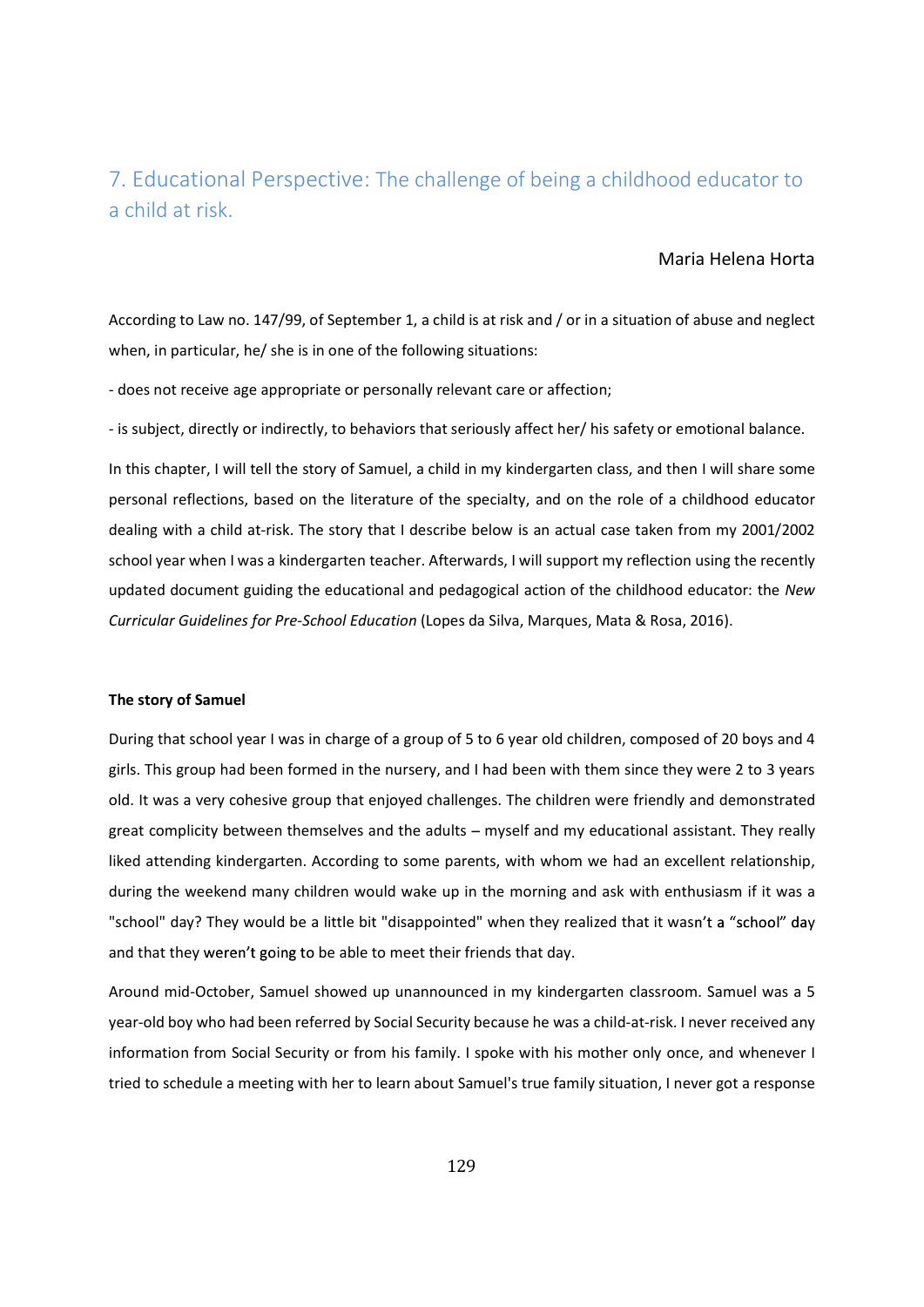from her. Samuel's twelve year old sister would take him to school in the morning and would pick him up in the afternoon.

Samuel was a big child (bigger than the other boys in the group). When he arrived in my classroom, he did not make eye contact with any of the other children or the adults. He was absent-minded, always looking at the floor, often alone, not interested in relating with other children, all of which made any approach difficult. I made observations and formed my analysis. Without a prior development report, I first suspected that I was dealing with a situation within the autism spectrum. But as I unraveled the family and social picture of this child, and began to analyze the information I had, and had been collecting, I quickly dispelled my doubts and concerns regarding the possible autism spectrum.

In informal conversations I had with his sister, when she dropped off and picked up Samuel (mornings and at the end of the day), I began to understand their family picture: Samuel was the fourth of five children and their mother was pregnant again. She was a single mother who did not know who any of the children's father(s) were as she engaged in prostitution as a way to add some money to the minimum income she received from the social security services.

As time went by, around mid-November, classroom objects and some of the children's toys began to disappear for no apparent reason. I never figured out why the toys disappeared or who took them. Then, in December, some children started refusing to go to school. It was the complete opposite behavior that they had shown up until this point.

As I mentioned before, Samuel was a big child. His way of interacting with his peers was through physical aggression, which frightened most of the children. Suddenly, and sometimes violently, Samuel would try to take away the toys or games from his classmates' hands - inside or outside the classroom - without saying a word. It was his way of interacting with his peers and he did not know of any other way of establishing interpersonal relationships.

As one can imagine, I feared that the balance and stability of the class would collapse. The children would constantly come to me crying over Samuel. Around the same time, the parents began to question me, "Who is Samuel?" Every day I would go home and think about what I could possibly do with Samuel, while never forgetting that I had the other twenty four children who also needed my attention. I constantly thought: I cannot punish Samuel for every inappropriate action he does, especially since. I do not consider punishment as an education or pedagogical tool. In addition, I thought, Samuel's life was already a punishment in itself. I could not deprive him anymore than what he was already suffering on a daily basis at home. Then I realized that what this child really needs is LOVE!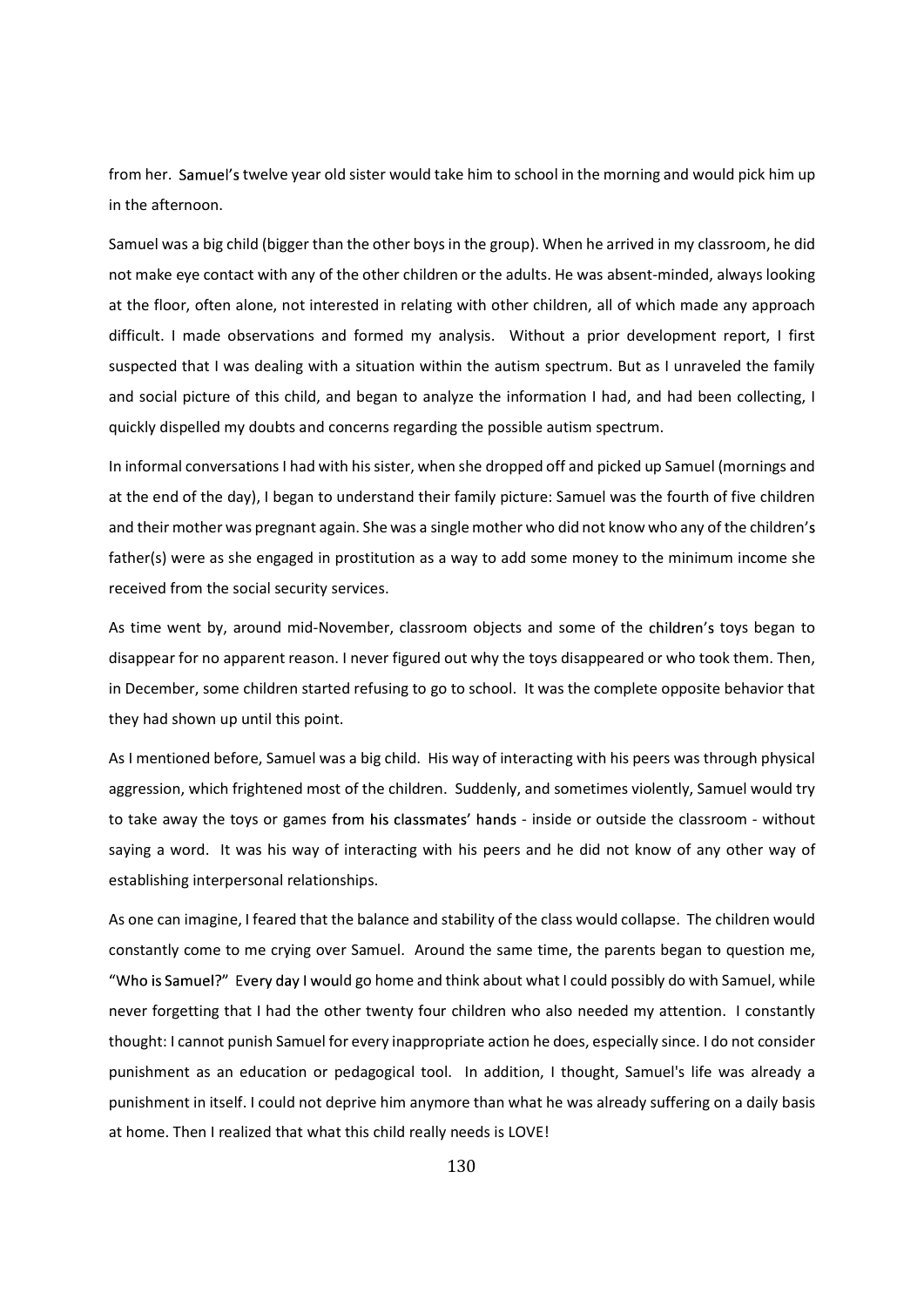Within the group, I began to value Samuel's small (but very important) achievements: to run an errand, to take a message, duties were assigned within the classroom (e.g., preparing and storing materials, chairs, cushions, etc.). I publicly recognized his small achievements (in terms of development and learning). I also pointed out his progress to his sister, telling her how Samuel was becoming a responsible boy in the classroom to whom I entrusted certain tasks and responsibilities.

Sometimes I would give him a prominent role in the classroom and in the group (e.g., the "head" of the classroom, "head" of the train, summoning the children for hygiene breaks, etc.). All these actions were developed progressively over time, as I could not neglect the other children nor overestimate Samuel's progress in relation to his classmates.

In the middle of December, I realized that Samuel had made one friend within the group: Maria. Maria was an extremely sweet girl, who was being raised by her grandmother. She had a sister who was three years older and who lived with her mother (financially and professionally, mother could not keep both daughters in her care). I believe that Samuel identified himself with Maria's family and personal characteristics. As the friendship between these two children developed, I realized that Samuel was smiling (something I had not seen before), that he was able to interact with other children during recess, usually in the presence of Maria, and was showing a better predisposition for interpersonal relations.

It was not always easy for me, as an educator, but my main concern was to foster cooperation among children, trying to ensure that everyone felt valued and Integrated in the group, while making sure that the necessary conditions of security, accompaniment and the well-being of the children were created and maintained (Decree-Law no. 241/2001, of August 30). I often cried "tears of blood" for thinking that my increased attention on Samuel may have resulted in neglecting the other children in the classroom. It was their last year of kindergarten. The following year the children would be entering the first grade of primary school. Not that I had to prepare them for this, in the more traditional sense of the term, but I could not neglect their learning and development process as to ensure "continuity of the educational path" (Lopes da Silva, 2012, p. 55).

As the school year unfolded, there was less concern about Samuel, but his fragile family situation was never forgotten. I remember the Father's Day celebration we organized was an activity to be played by teams of parents and their children. I told Samuel's sister (who was the only person with whom I had direct contact) several times that some family member should come to school to accompany Samuel in the competition. It could be his mother, sister, an uncle -anyone...the important thing was that Samuel should not be left alone that day. Unfortunately, when the day arrived, all of the children in the class had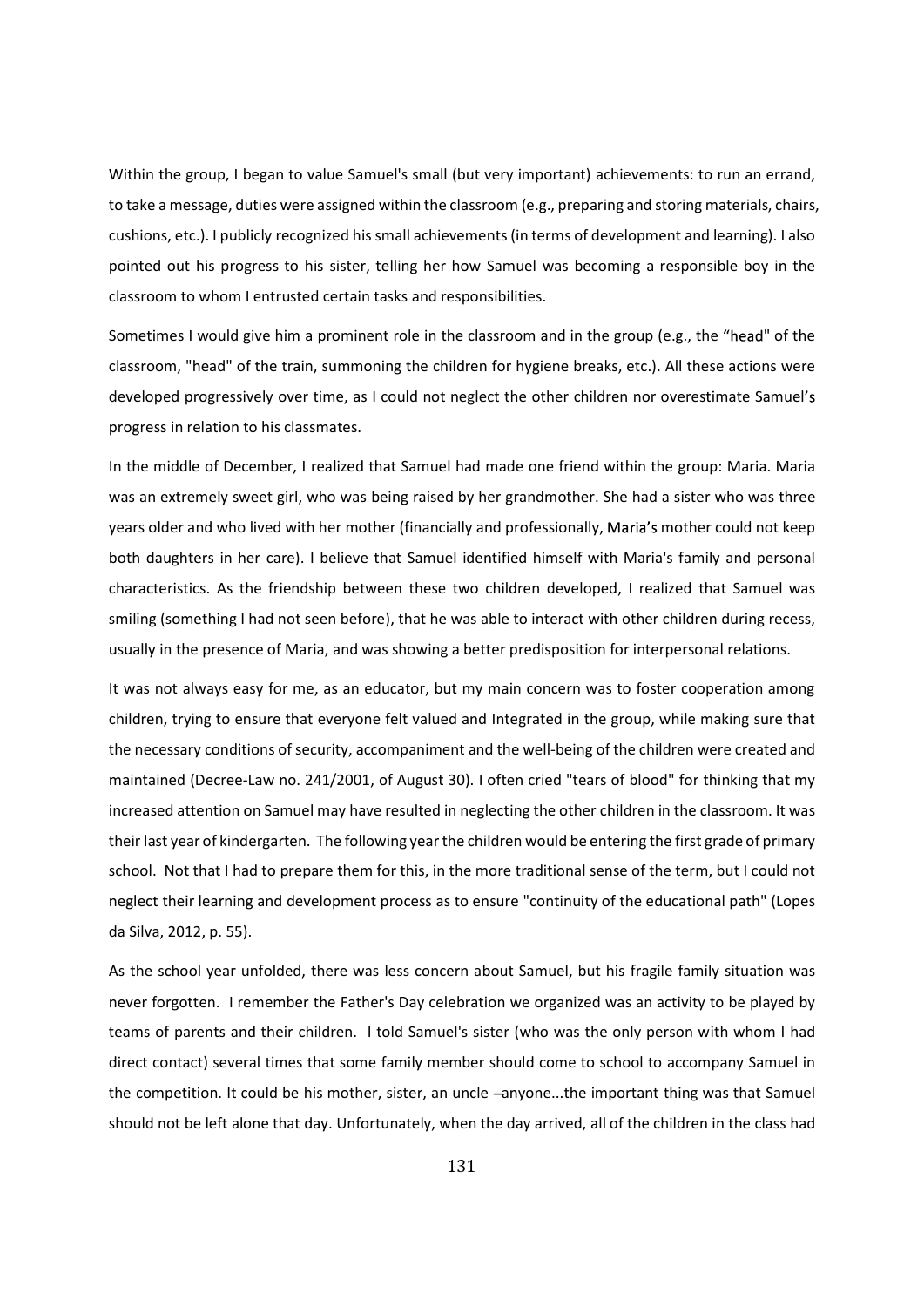someone with them except Samuel. Eventually, it was my educational assistant who played the role of his parent. During that day I saw Samuel crying, as I had never seen him before. Up until then, I had never once seen him shed a tear. Even thinking about it today, I can still feel the pain of seeing him with the tears running silently down his boyish face and his eyes fixed on the ground. Nevertheless, in the midst of my grief and dismay that Samuel had been alone on this day - a day so important to the group and that I had planned with so much affection and joy- I felt a certain consolation when I realized that Samuel was able to manifest his emotions. Something had been won.

Later, on a different day, when I was pushing Samuel on the swing, he told me something I will never forget. With his eyes on the ground, he said to me: "I already told my mother that when she has the baby, she ought to give it to you". At that moment, I realized that I was an influential reference figure for him in his life.

# The role of the educator in the light of the new Curricular Guidelines for Pre-School Education

I am often assailed with complaints from my ex-students, who are now educators that their initial training (at the University) does not prepare them for the reality - often harsh and pitiless - they encounter in the institutions where they work. I always tell them that the initial training qualifies them for the exercise of the teaching profession, but it is only in the course of their day to day work that they will they learn the art of educating. It is in their professional context where they will develop into childhood educators. According to Cortez (2015), the "central question of the construction of identity goes through an intensive analysis of the individual and particular conceptions of each other, although guided by processes of identification and differentiation with others, concretizing themselves in a personal and collective singularity" (p. 13).

At the time, with only four years of teaching experience, I was not prepared for the reality described above. However, it was this reality and the life story of Samuel, who crossed paths with me during my process of becoming a childhood educator, who helped me to grow and to be the person as well as the professional that I am today. According to Borges (2012), the learning to be an educator / teacher "is fundamentally a dynamic process that begins with the initial formation and that is built during the professional life, along with the personal development, the life history of the protagonists and their personal singularities" (p.431).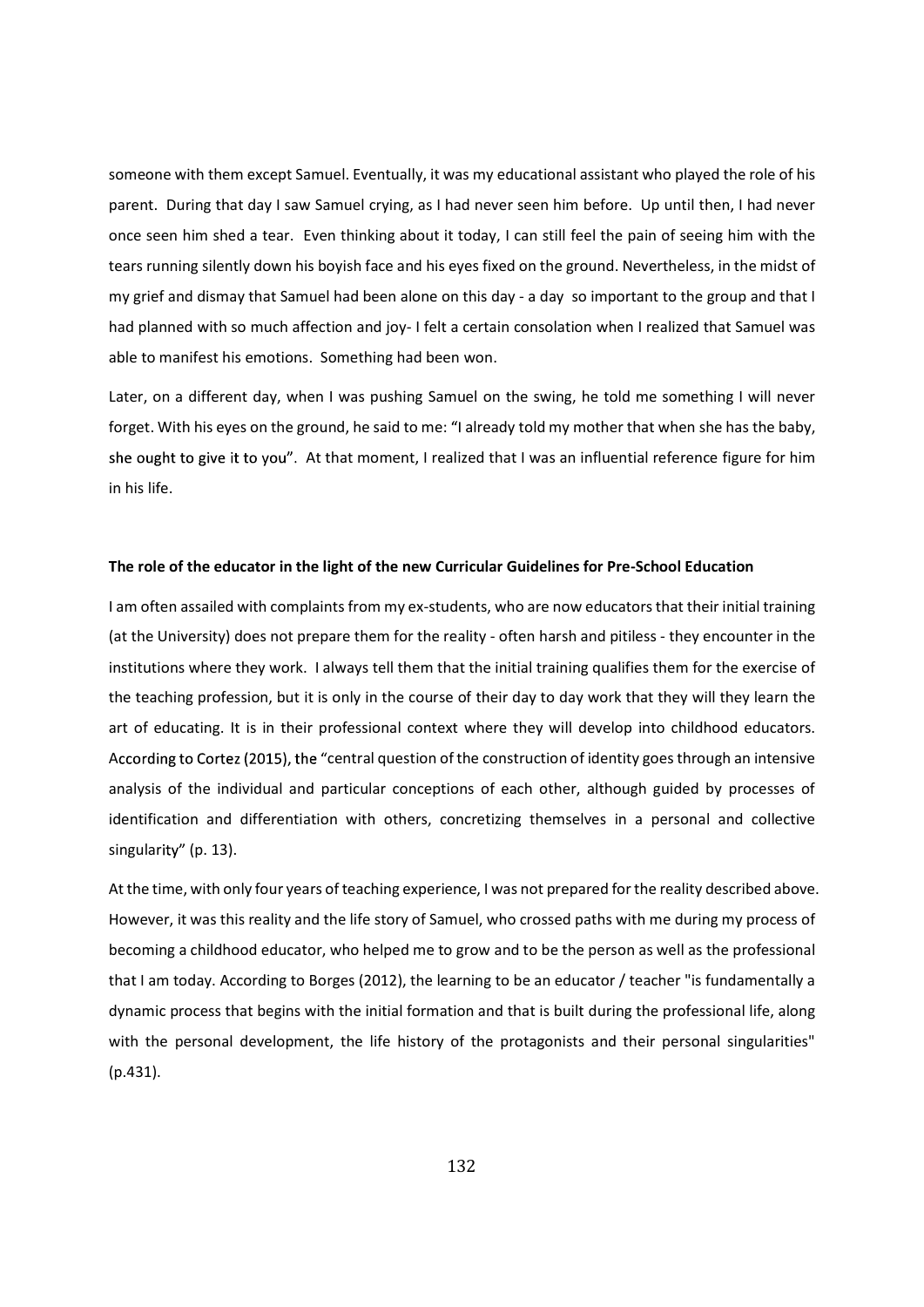I am sure that if I had met Samuel in my first year of professional practice as a kindergarten teacher, the development of this story would have been different. Personal and professional maturity are necessary for providing an answer that seems to us as adequate as possible to the reality that we face in the exercise of our teaching duties. In this profession there are no models or recipes to follow, and it is often our heart and personal instincts that compels us to act in a certain way. Increasingly, I am certain and hold the conviction that it is the "person who underlies the educator who can actually determine the changes necessary to the development of his educational action, in a complete symbiosis between his intrinsic motivation and the attentive look to the needs and expectations of the children with whom he works "(Horta, 2016, p. 143).

Before worrying about teaching and transmitting any (pre) school knowledge and content, I think what really matters in childhood education is "to bet on education as the main factor of human and social development" (Costa, 2016, p. 4), particularly in the case of children at risk. Accordingly, the new Curriculum Guidelines for Pre-School Education [OCEPE] (Lopes da Silva et al., 2016, p. 5) highlight that the quality of the relational climate where education and care are closely intertwined. This was always my primary concern as Samuel's educator.

One of the foundations and principles of childhood pedagogy (Lopes da Silva et al., 2016) is that development and learning are considered inseparable aspects of the process of child development. This means that the interactions and relationships that a child establishes with adults and with other children, as well as other experiences that are provided by the social and physical contexts in which he moves, are learning opportunities that will contribute to its overall process of development. The child's unique characteristics - motor, social, emotional, cognitive and linguistic - also play a unique role in this process. The interconnection between the particularities of each child, their process of biological maturation and the lived experiences of learning, makes each child a unique being, with his/her own abilities, characteristics and interests, with an individual and unique course of development and learning.

Taking these factors into account, and seeking to ensure a culturally rich and stimulating environment, as well as a pedagogically coherent and consistent process, one important point of my intervention has always been to promote the development of stable affective relationships among the children's group (Lopes da Silva et al., 2016). Accordingly, in order to promote in Samuel a sense of well-being and willingness to interact with others and with the world, I tried to make Samuel feel welcomed and respected within the existing group, but with the understanding that he also had to respect others.